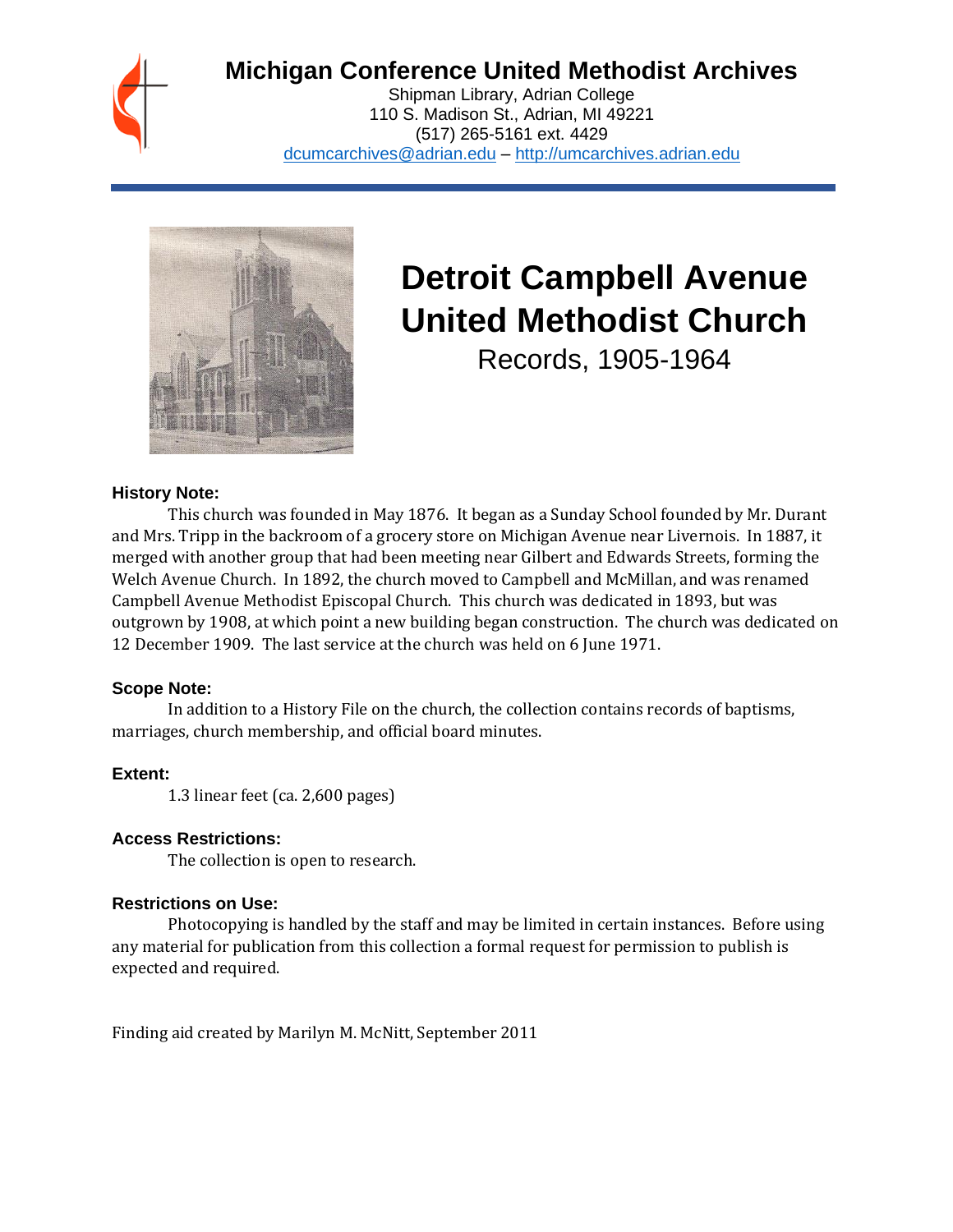#### **Appointments List**

- 1887-1888: To be supplied
- 1888-1889: Francis Berry
- 1889-1890: Edward B. Bancroft
- 1890-1891: To be supplied
- 1891-1893: Edward N. Garrett
- 1893-1895: Lanson B. DuPuis
- 1895-1899: Alfred F. Bourns
- 1899-1904: Jacob Horton
- 1904-1907: George E. Sharp
- 1907-1911: Cauley H. Perrin
- 1911-1915: Charles E. Stedman
- 1915-1917: Dunning D. Idle
- 1917-1923: William J. Cain
- 1923-1926: Earl R. Rice
- 1926-1929: Joseph Dutton
- 1927-1928: William B. Abbott
- 1929-1932: James Chapman
- 1932-1940: George A. Bowles
- 1940-1949: Merton L. Stevens
- 1949-1953: Victor D. Longfield
- 1953-1957: Charles P. Bayless
- 1957-1962: Frank F. Benish
- 1962-1967: Donald E. Hall
- 1967-1968: Philip Greer
- 1967-1968: Daniel H. Krichbaum
- 1968-1969: To be supplied
- 1969-1970: Jack Edward Fulcher
- 1969-1970: Richard Myers